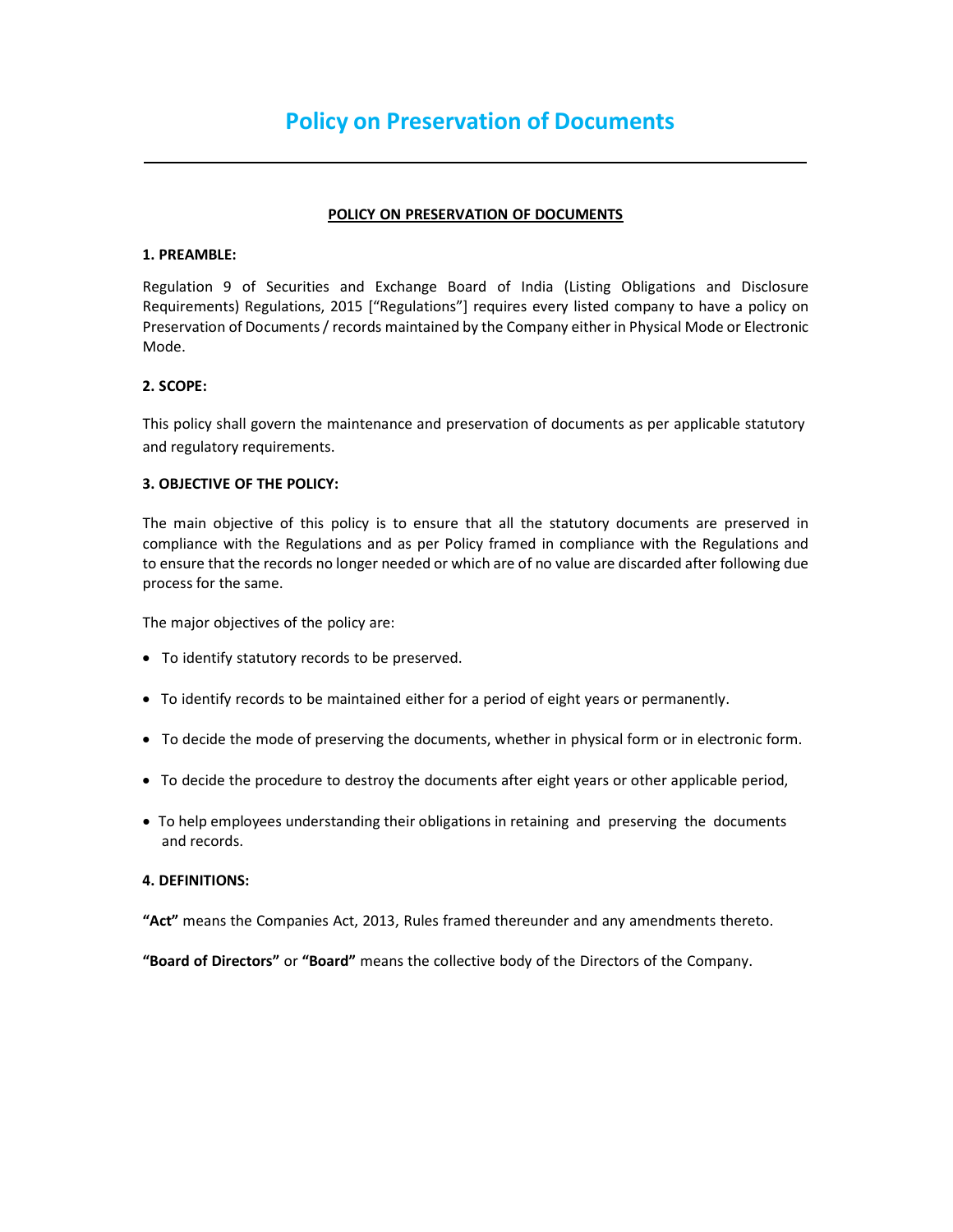# Policy on Preservation of Documents

"Company", "This Company", "The Company", wherever occur in the policy shall mean "IM+ Capitals Limited".

"Current" means running matter or whatever is at present in course of passage.

"Electronic Form" means any contemporaneous electronic device such as computer, laptop, compact disc, Floppy disc, space on electronic cloud, or any other form of storage and retrieval device, considered feasible, whether the same is in possession or control of the Company or otherwise the Company has control over access to it.

"Maintenance" means keeping documents, either physically or in electronic form.

"Policy" or "This Policy" means, "Policy on Preservation of Documents".

"Preservation" means to keep the documents preventing them from being altered, damaged or destroyed.

"Register" means a register maintained under the Companies Act, 2013 or the SEBI Act.

"Regulations" means Securities and Exchange Board of India (Listing Obligations and Disclosure Requirements) Regulations, 2015 and any amendments thereto.

#### 5. INTERPRETATION:

Terms that have not been defined in this policy shall have the same meaning assigned to them in the Companies Act, 2013, and / or Securities and Exchange Board of India (Listing Obligations and Disclosure Requirements) Regulations, 2015.

#### 6. GUIDELINES:

Regulation 9 of Securities and Exchange Board of India (Listing Obligations and Disclosure Requirements) Regulations, 2015, provides that the listed entity shall have a policy for preservation of documents, approved by its Board of Directors, classifying them in at least two categories as follows –

a. Documents whose preservation shall be permanent in nature;

b. Documents with preservation period of not less than eight years after completion of the relevant transactions.

Accordingly, the company has classified the preservation of documents to be done in the following manner:

a. Documents that need to be preserved and retained permanently;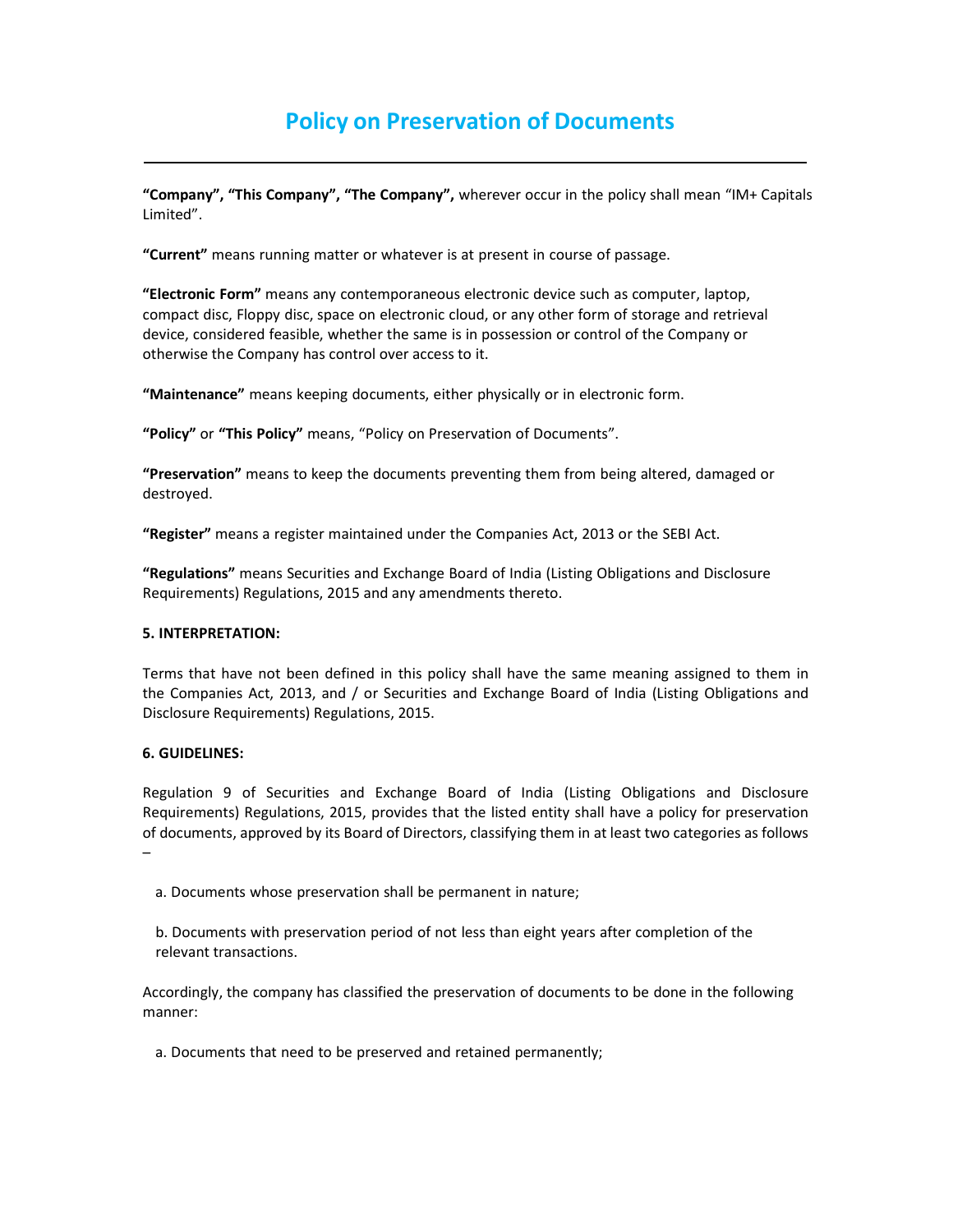b. Documents that need to be preserved and retained for a period of 8 years as specified under the Companies Act, 2013 or Regulations;

c. Documents that need to be preserved and retained for such period as prescribed under any statute or regulation as applicable to the Company;

d. Where there is no such requirement as per applicable law, then for such period as the document pertains to a matter which is "Current".

An indicative list of the documents and the time-frame of their preservation is provided in Annexure – A.

# 7. MODES OF PRESERVATION:

The Documents may be preserved in

- a. Physical form; or
- b. Electronic Form

The official of the Company who is required to preserve the document shall be Authorized Person who is generally expected to observe the compliance of statutory requirements as per applicable law.

The preservation of documents should be such as to ensure that there is no tampering, alteration, destruction or anything which endangers the content, authenticity, utility or accessibility of the documents.

The preserved documents must be accessible at all reasonable times. Access may be controlled by the concerned Authorized Person with preservation, so as to ensure integrity of the Documents and to prohibit unauthorized access.

## **•** Destruction of documents:

After the expiry of the statutory retention period, the preserved documents may be destroyed. Destruction of documents as a normal administrative practice shall be followed for the records which are duplicate/unimportant/irrelevant.

This applies to both physical and electronic documents. The documents may be destroyed as follows:

a. Recycle Non confidential paper records;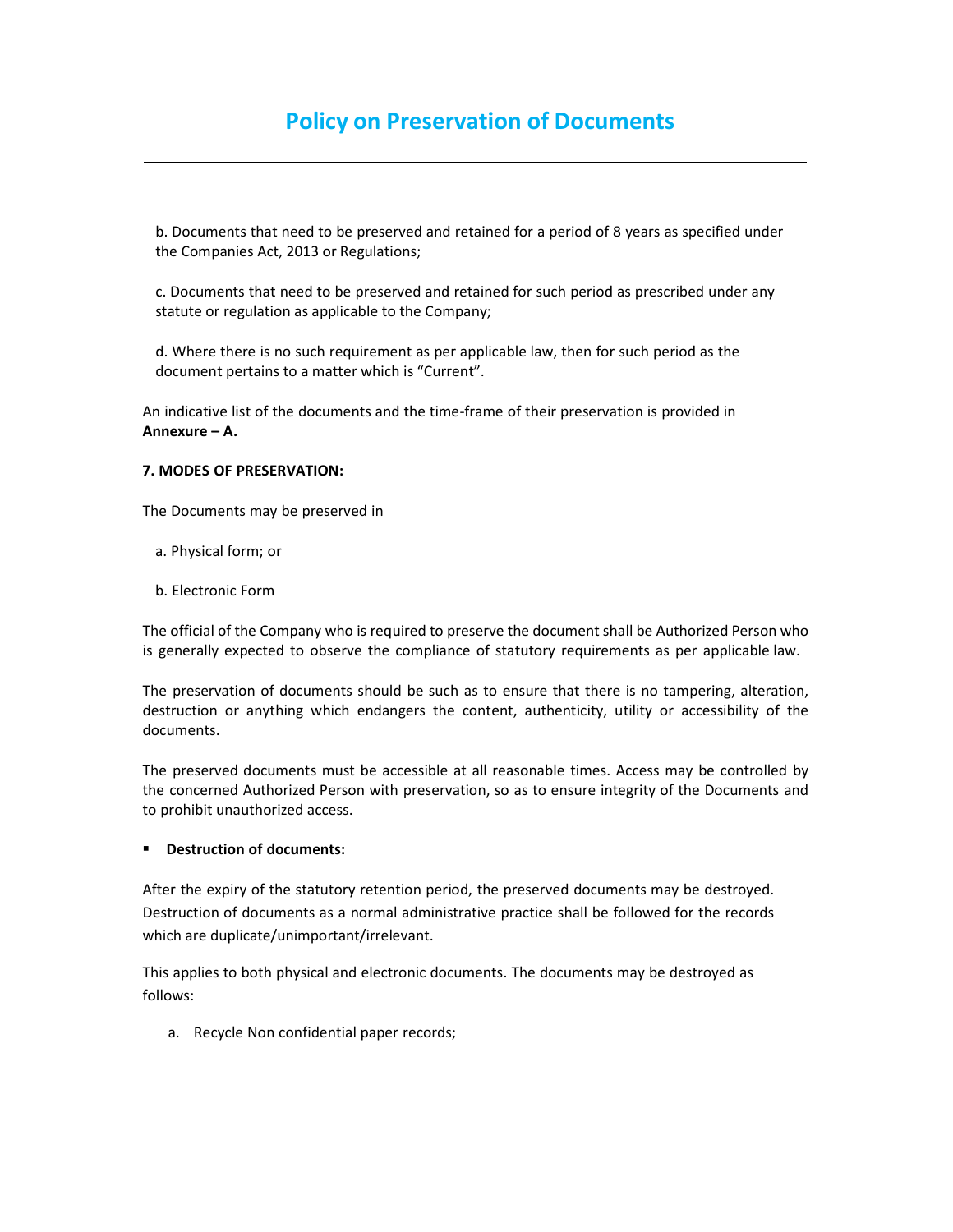- b. Shred or otherwise render unreadable confidential paper records
- c. Delete or destroy electronically stored date

#### 8. POLICY REVIEW:

This policy shall be reviewed from time to time so that the policy remains compliant with applicable legal requirements. The Company Secretary will keep the policy updated as per applicable statutory guidelines.

# 9. AMENDEMENT

The Board shall have power to amend any of the provisions of this Policy, substitute any of the provisions with a new provision or replace this policy entirely with a new Policy according to subsequent modification(s) / amendment(s) to Regulations.